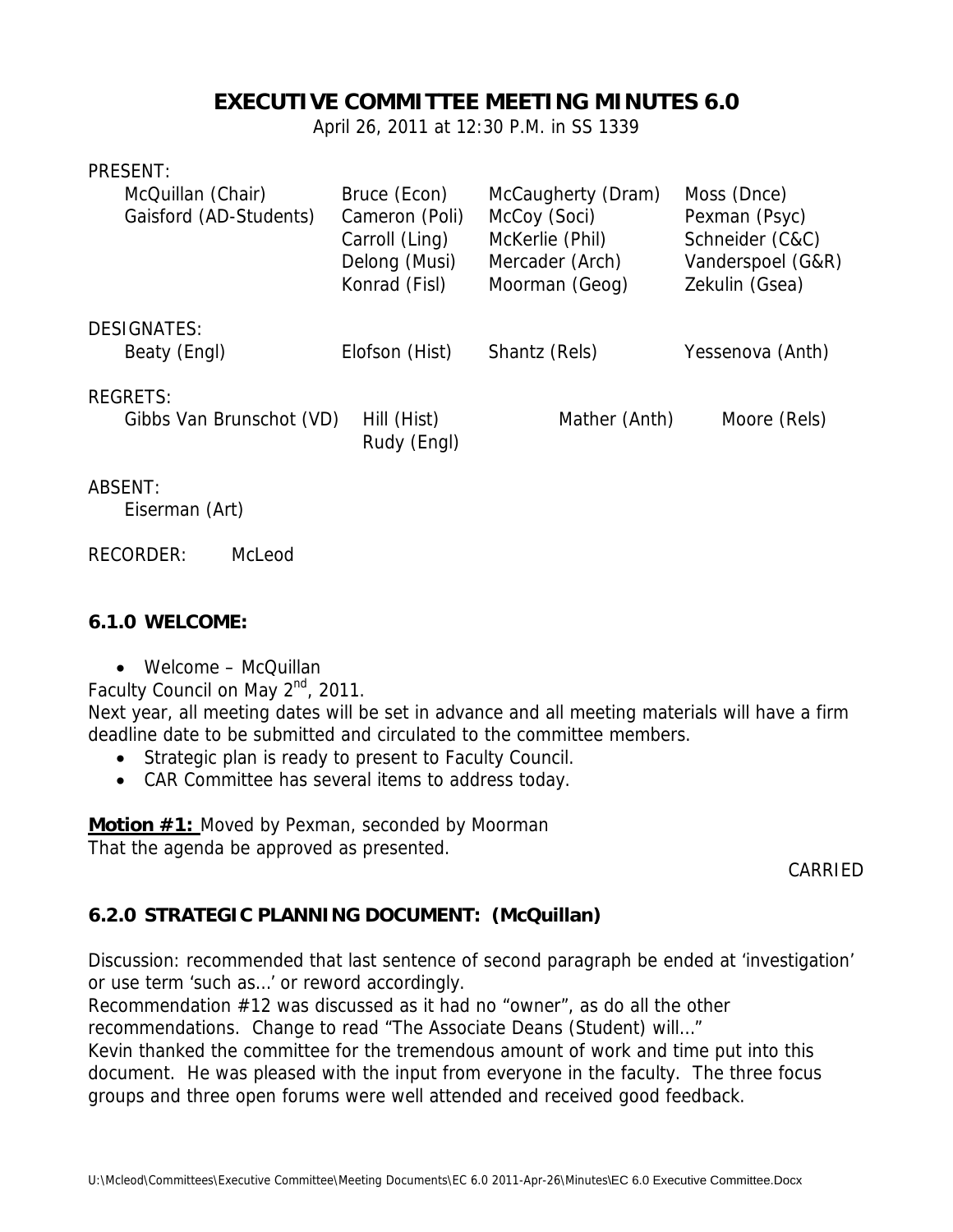# **6.3.0 SPACE PLANNING DOCUMENT: (Simmins)**

Simmins has been charged with working with units and responding to space issues. There is a University wide space planning policy and we have followed it closely to develop a Faculty of Arts policy.

Discussion and suggestions were exchanged in reference to the draft document. Simmins thanked everyone for their input and suggestions.

# **6.4.0 CARC SUBMISSIONS: (Gaisford)**

**MOTION #2:** Moved by Gaisford, seconded by Elofson

Interdisciplinary Fields –

That the Executive Committee of the Faculty of Arts approves removing the maximum number of courses in interdisciplinary fields for minor, major and honours programs.

CARRIED

**Explanation:** The following types of changes would apply to all interdisciplinary programs in the Faculty of Arts whether free-standing (e.g., Canadian Studies) or organized and run by groups of Departments (e.g., Ancient and Medieval History).

Typical Statement for Honours

Students must successfully complete a minimum of 9.0 and a maximum of 12.0 full-course equivalents in the Field of X…

Typical Statement for Majors

Students must successfully complete a minimum of 8.0 and a maximum of 10.0-full-course equivalents in the Field of X…

Typical Statement for Minors

Students must successfully complete at least 5.0 and not more than 6.0 full-course equivalents from the field of X…

**Rationale:** The upper limits on the number of courses within interdisciplinary fields are not transparent to students and not enforceable due to the complexity of fields. In discipline-based majors, a maximum number of courses is warranted to prevent over-specialization. In broader interdisciplinary, however, overspecialization is less of a problem. Further, the upper limits are largely redundant because students are limited to a maximum of 6.0 FCEs in any one disciplinary field unless they declare a second discipline-based major.

## **MOTION #3:** Moved by Gaisford, seconded by Cameron

Convocation Awards

That the Executive Committee of the Faculty of Arts approves the proposal for Convocation Awards for 2012 onward including:

- 1. The decision criteria for Convocation Medals specified in the document "02b Faculty Guidelines for Convocation Medals"; AND
- 2. The eligibility criteria for Convocation Medals, which include non-honours as well as honours students, specified in the document "02c Faculty – Proposed Convocation Medals"; AND
- 3. The list of Convocation Medals specified in the document "02c Faculty Proposed Convocation Medals".

CARRIED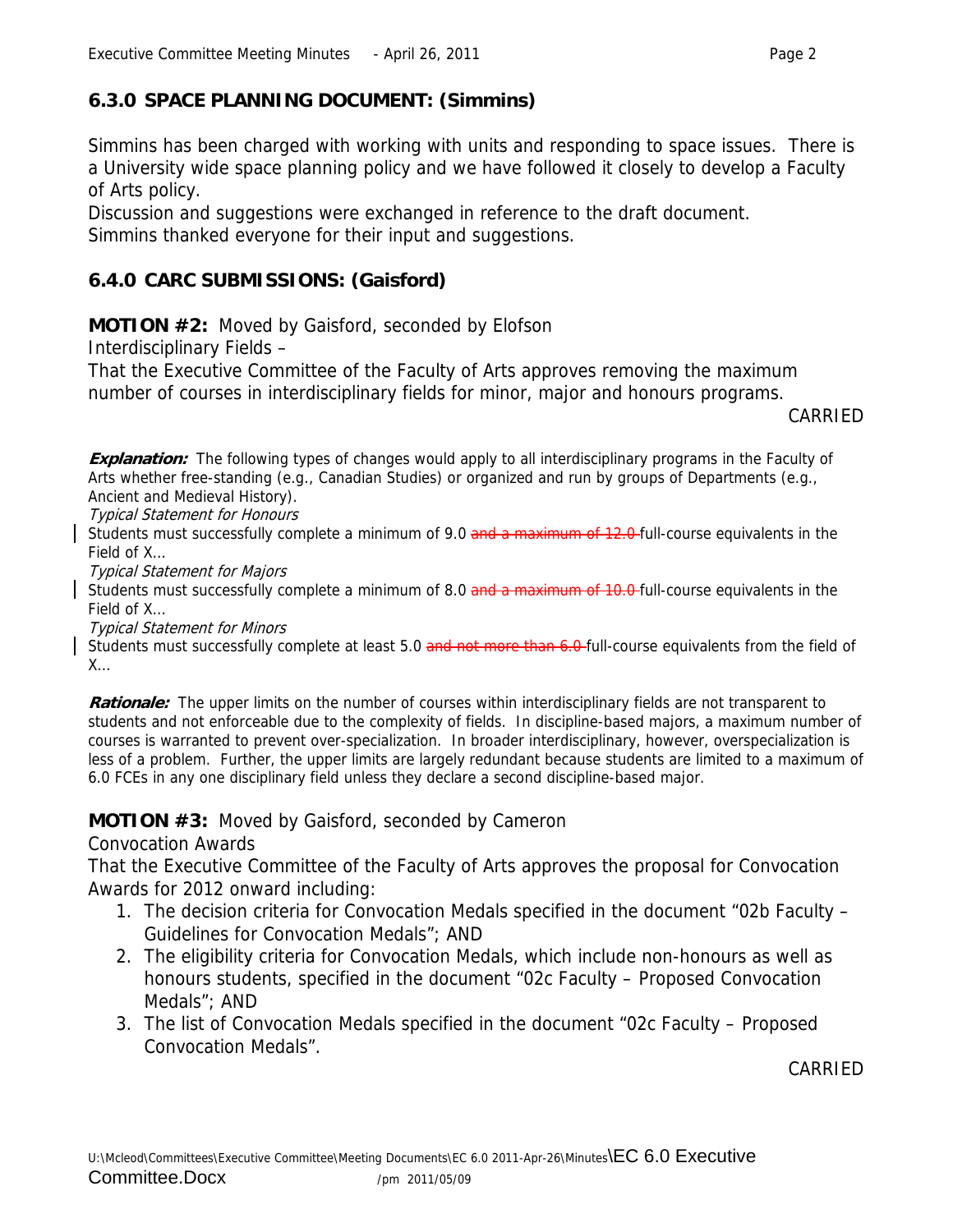# **MOTION #4:** Moved by Gaisford, seconded by Beaty

DEST 201

That the Executive Committee of the Faculty of Arts approves the changes in lecture and laboratory hours for Development Studies 201.

CARRIED

#### CHANGES TO EXISTING COURSES

Development Studies 201 **Introduction to Development Studies** 

An interdisciplinary course focusing on development in both a northern and international context. Explores factors that shape development processes; introduces concepts and issues such as poverty; colonialism and selfdetermination; human ecology and sustainable development; and appropriate technology. Examines the origins, purposes, and performance of contemporary national and international institutions and their effect on people in different geographical and socio-economic contexts.

Course Hours: H(2-13-0)

#### Rationale:

For reasons that remain somewhat obscure, DEST 201, unlike other introductory interdisciplinary courses from the former Faculty of Communication and Culture, has been historically been scheduled with two lecture hours and one "laboratory" hour. While the current structure has significant budgetary implications, there does not appear to be a compelling rationale for giving this course special treatment. The proposal therefore would modify the course time-tabling to be consistent with the other 200-level (introductory) offerings in interdisciplinary courses across the Faculty of Arts.

## **MOTION #5:** moved by Gaisford, seconded by Moorman

## GEOG 339 and 340

That the Executive Committee of the Faculty of Arts:

- (i) endorses the introduction of GEOG 340 on qualitative methods, which was previously approved by the Faculty of Social Sciences, and
- (ii) approves the removal of the historically incorrect reference to "qualitative" methods in the description of GEOG 339.

## CARRIED

## Background Information and Rationale:

GEOG 340 is a new course proposed by the Department, which was approved by Social Sciences in 2010. It has been sent back to the Faculty for further review from PCC due to potential conflicts with an already offered statistical-based course GEOG 339. The proposal below removes the word "qualitative" from the GEOG 339 course description. This places the description in line with long-time teaching practice; historically GEOG 339 has **not** included a qualitative focus. In effect the new course proposal will create a qualitative methods-based course (340) to accompany the de facto quantitative methods-based course (339).

Qualitative methods are employed within the field of Geography and Urban Studies, yet the University of Calgary currently does not offer a course covering this material at the undergraduate level, leaving students at a disadvantage. Consultation with the Urban Studies Program Coordinator has shown that there is very strong support for GEOG 340. Indeed, there is a critical need for a qualitative methods course because students currently encounter many difficulties in fulfilling the research methods requirement in the Urban Studies program. Consultation with Environmental Science is underway. The discussion suggests that this course could be beneficial and support has been expressed.

NEW COURSE

Geography 340 Qualitative Methods in Human-Environmental Research H(3-0) Description:

Introduction to qualitative research methods and research design in human geography and environmental geography.

U:\Mcleod\Committees\Executive Committee\Meeting Documents\EC 6.0 2011-Apr-26\Minutes\EC 6.0 Executive Committee.Docx /pm 2011/05/09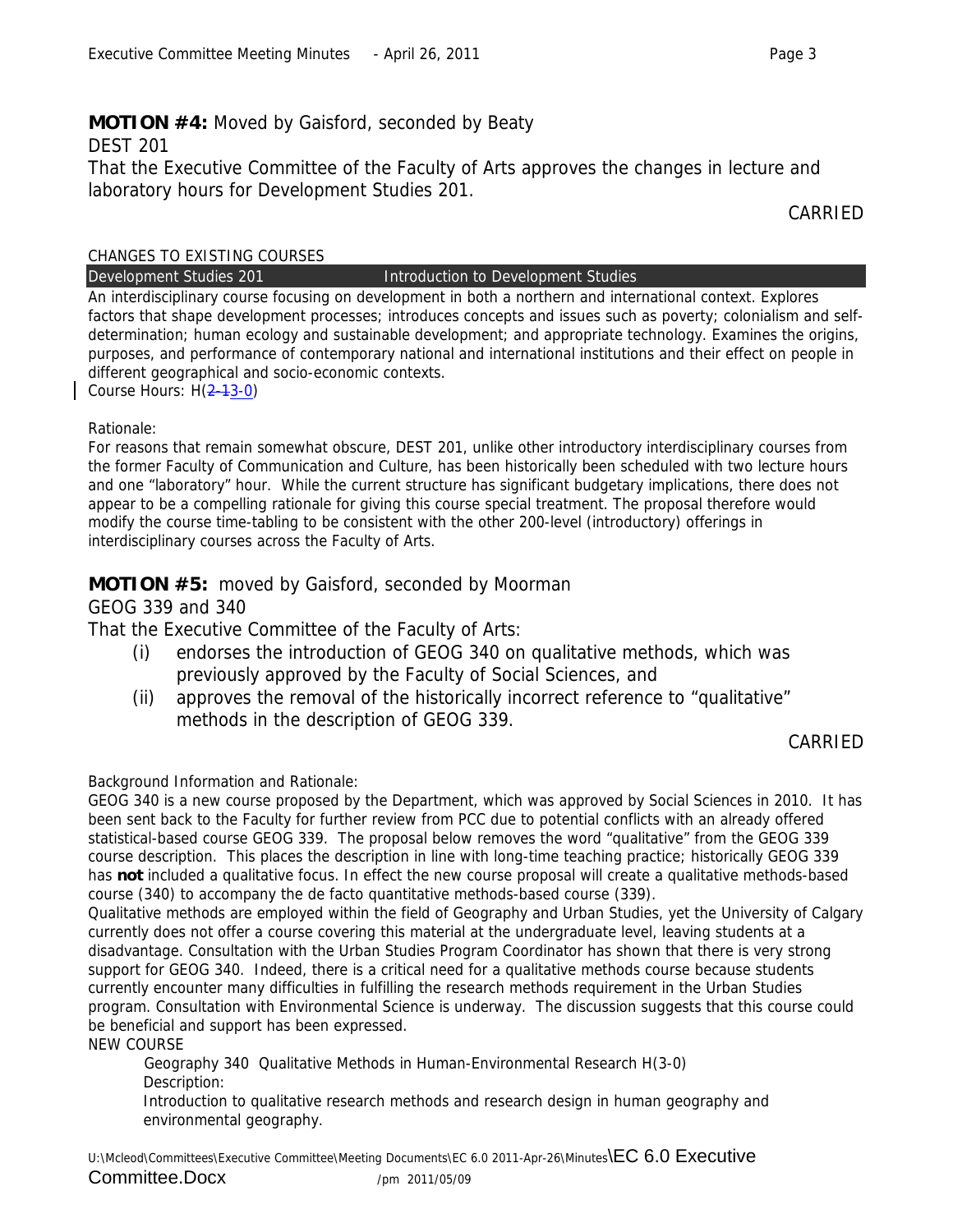Prerequisite: One of Geography 205, 251, 253; or consent of the Department

CHANGES TO EXISTING COURSE

Geography 339 **Analytical Methods in Geography I** 

Introduction to qualitative and quantitative research methodology, sampling and survey design in geography. Covers the background analytical techniques for an understanding of geographic literature. Examples will involve the use of statistical computer packages.

Course Hours: H(3-2)

Prerequisite(s): Geography 231 or consent of the Department.

## **MOTION #6:** Moved by Gaisford, seconded by Moorman

GEOG 397.07

The Executive Committee of the Faculty of Arts endorses offering GEOG 397.07 in the 2011- 2012 academic year and supports in principle changing it to a distinct separately numbered course for 2012-2013.

CARRIED

Background Information:

The Department currently offers a Regional Geography topics course GEOG 397 and would like to offer a topic 07 "Natural Events and Human Disasters" for 2011-12. The course is not a perfect fit under the 397 umbrella, and the Department intends to bring it forward as a distinct course with its own number for 2012-2013. The Registrar will allow the topics version of the course to be timetabled on a one-time basis for 2011-12 if the Faculty that provides assurance that approval as a distinct course is likely for 2012-2013. There has been preliminary discussion with Geoscience regarding their GOPH 375 "Natural Disasters and Critical Earth Phenomena" course (see below), which appears to have similarities in content to GEOG 397.07. Through consultation it has been determined that the foci of the two courses would be substantially different. Since the potential overlap appears to be a non-issue, credit for both courses should be permissible. NEW COURSE TOPIC

Geography 397 **Regional Geography of Selected World Areas** 

Selected regional geographies. A survey of the physical, cultural and historical geography of a world region. 397.01. The United States of America

397.02. Former Soviet Union

397.03. Australia, New Zealand, Oceania

397.04. Europe

397.05. The Arctic

397.06. Southeast Asia

Course Hours: H(3-0)

Prerequisite(s): A previous course in geography is strongly recommended.

Antirequisite(s): Geography 397.01 is not open to students with credit in 379; 397.02 is not open to students with credit in 387; 397.03 is not open to students with credit in 389.

GEOG 397.07 Natural Events and Human Disasters

An investigation of how various Earth processes create hazards for humans in different regions. Topics include, but are not limited to: earthquakes, volcanic eruptions, tsunami, floods, landslides, hurricanes, drought, famine and disease. Lectures will focus on: (1) the causes of dangerous natural events, (2) how the physical geography of a region affects its vulnerability, (3) historic human impacts, and (4) how people in different regions perceive and mitigate risk from these events.

## **MOTION #7:** Moved by Gaisford, seconded by Schneider

That the Executive Committee of the Faculty of Arts approve the following:

**(a) -** To approve in principle the closure of the Culture and Society (CUSP) MA and PhD program and restructure the Communication Studies (COMS) program to become the Communication and Culture (CMCL) program. (Refer to document s "05a C&C – CMCL Proposal; 05f C&C – CMCL Proposed Graduate Calendar Submission; 05g C&C – CMCL Revision Summary; 05h C&C – Faculty Research Expertise".)

U:\Mcleod\Committees\Executive Committee\Meeting Documents\EC 6.0 2011-Apr-26\Minutes\EC 6.0 Executive